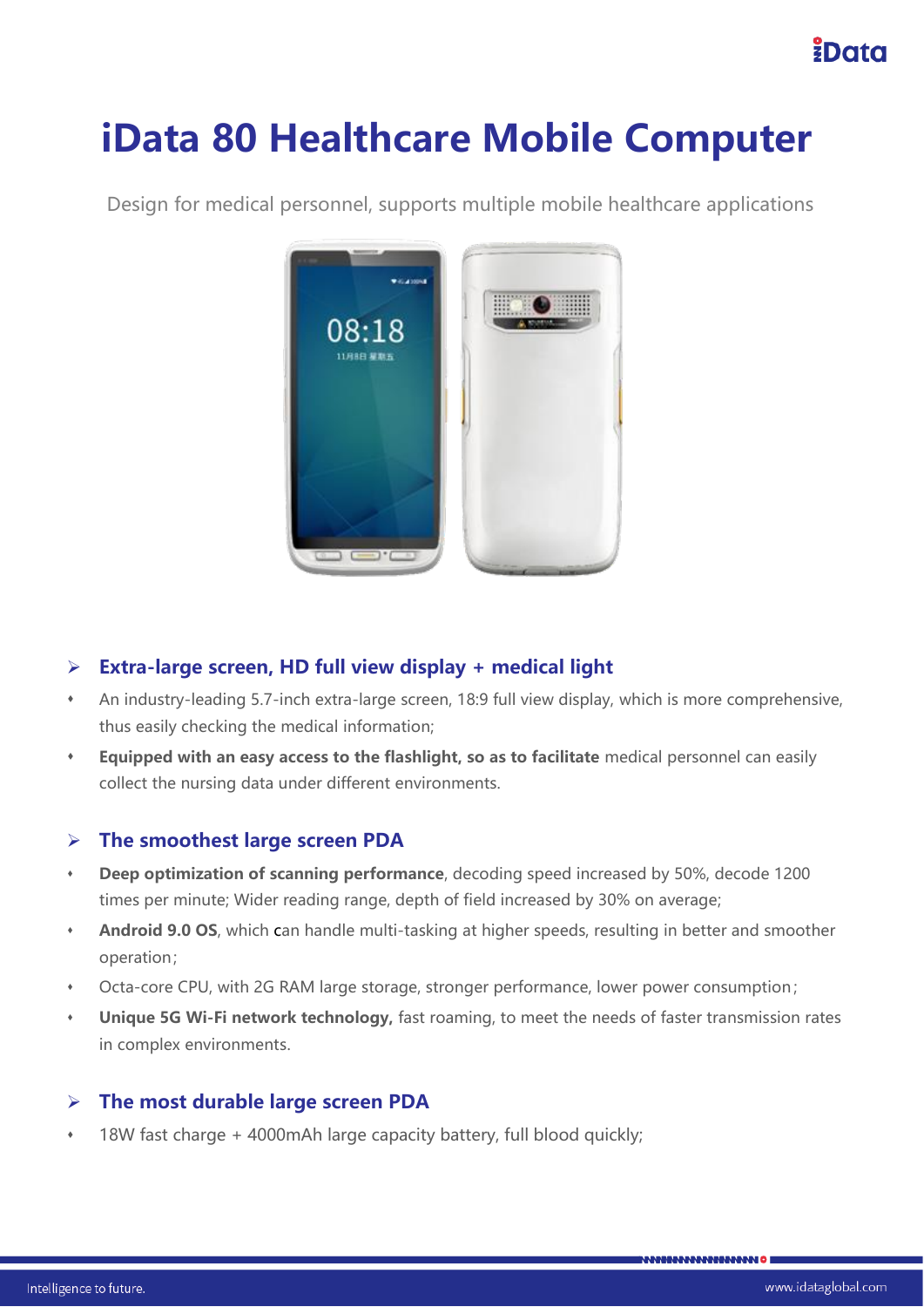- ⬧ AI smart dimming + power saving mode brings lower power consumption and longer code scanning time;
- ⬧ iData 80HC is very rugged, meets IP65 protection grade and 1.5-meter drop standard on the cement.

#### ➢ **iData Series Enterprise Applications**

- ⬧ **iData self-developed Enterprise apps (iSeries Apps)**, among many others, it includes the iLauncher (Kiosk or Lock-down mode) where admin can customize which apps and features are available for the users of the iData 80HC;
- ⬧ iData MDM makes the information department manage all the PDAs of the hospital easily and alleviate the management maintenance pressure.

| <b>CPU</b>              | Octa-core 2.0 GHz                                                      |
|-------------------------|------------------------------------------------------------------------|
| <b>Operating System</b> | Android 9.0                                                            |
| Memory (ROM+RAM)        | 16GB+2GB (optional 128GB+6GB/64GB+4GB/32GB+3GB)                        |
| <b>Expansion Slot</b>   | Micro SD card, up to 256 GB                                            |
| <b>SIM</b>              | Three choices for two card slots, Dual SIM                             |
| <b>Display</b>          | 5.7-inch, 1440 x 720 High resolution (18:9 full view display)          |
| <b>Touch Panel</b>      | Industrial-grade capacitive touch panel                                |
|                         | 8 MP autofocus camera in the back side, autofocus lens, LED flash (13) |
| Camera (optional)       | MP optional)                                                           |
| Exit Window             | Corning® Gorilla® glass                                                |
| Keypad                  | 3 front keys, 4 side keys, power key                                   |
| <b>Battery</b>          | 3.8 V 4000 mAh rechargeable lithium polymer battery                    |
| Audio                   | Built-in microphone /Type-C USB                                        |
| <b>Notification</b>     | Vibrator alerts/LED/Audio notification                                 |
| <b>Vibration Motor</b>  | Built-in programmable vibration motor                                  |
| Fingerprint module      | Capacitive fingerprint module                                          |

#### **System Configuration**

#### **Structural Parameters**

| Dimensions (LxWxD) | $164$ mm x 79mm x 15.5 mm (max thickness 22mm) |
|--------------------|------------------------------------------------|
| Weight             | 240g (battery included)                        |

#### **Communication Transmission**

| Wireless WAN<br>(Network frequency) | Asia & Europe:<br>2G: B2/B3/B5/B8<br>3G: WCDMA: B1/B5/B8 CDMA BC0 TD-SCDMA:B34/B39<br>4G: FDD-LTE: B1/B3/B5/B7/B8/B20 |
|-------------------------------------|-----------------------------------------------------------------------------------------------------------------------|
|                                     | TDD-LTE: B34/B38/B39/B40/B41                                                                                          |
|                                     |                                                                                                                       |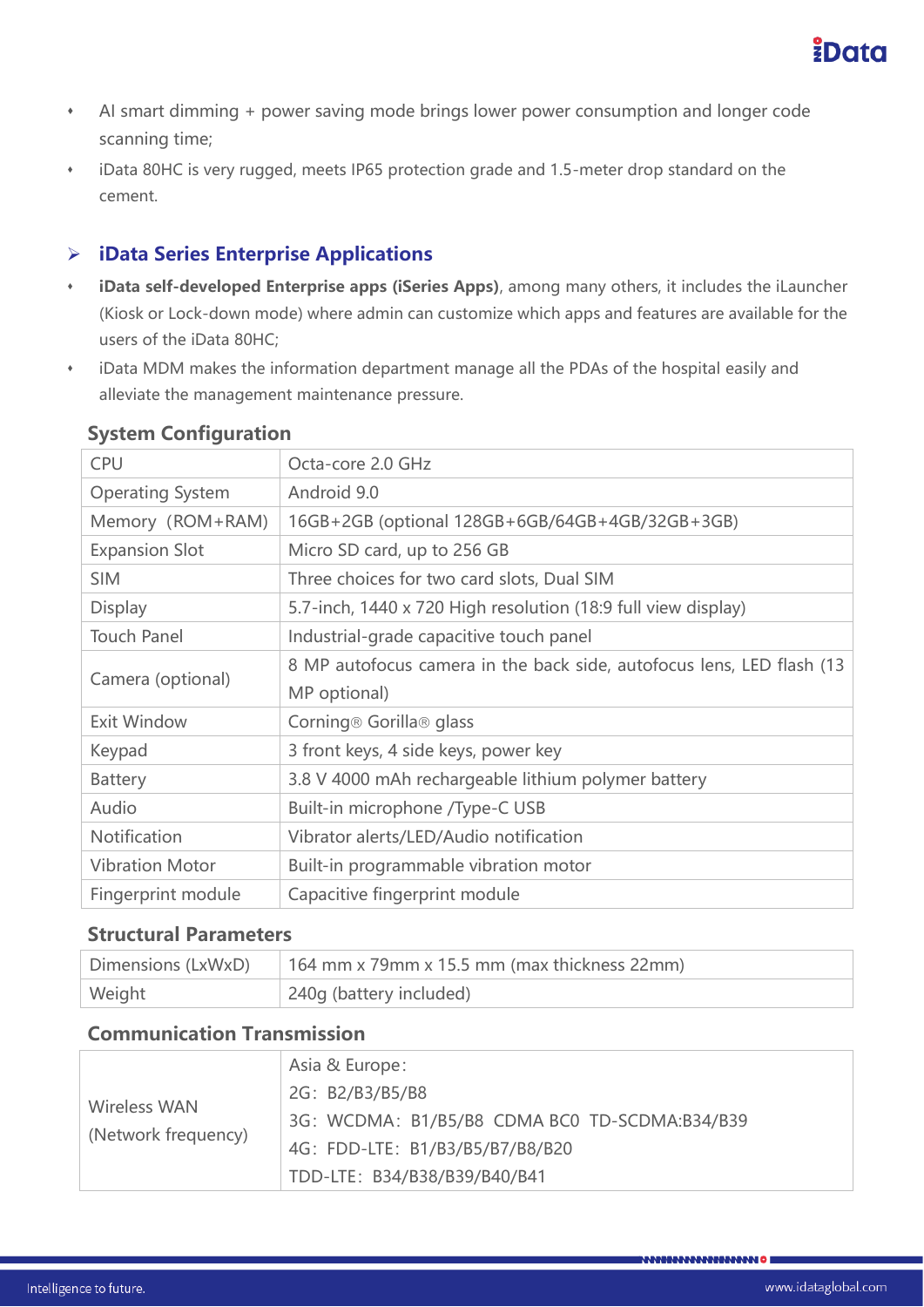## *<u>iData</u>*

|                     | America:                                                       |
|---------------------|----------------------------------------------------------------|
|                     | 2G: B2/B3/B5                                                   |
|                     | 3G: B1/B2/B4/B5 CDMA BC0/BC1 (U.S.A)                           |
|                     | 4G: B1/B2/B3/B4/B5/B7/B12/B17/B28A/B28B/B41                    |
| Wireless WAN        | GSM/GPRS/EDGE/CDMA/UMTS/HSPA/HSPA+/EVDO/WCDMA/TD-              |
| (Data service)      | SCDMA/TDD-LTE/FDD-LTE                                          |
| <b>Wireless LAN</b> | Wi-Fi 802.11a/b/g/n/r/ac (Dual-band Wi-Fi: 2.4G+5G)Wi-Fi 5G PA |
|                     | Amplify                                                        |
| <b>Bluetooth</b>    | Bluetooth 5.0 LE                                               |
| <b>GPS</b>          | Supporting GPS/AGPS/Glonass/Beidou Compass/Galileo             |

### **Operating Environment**

| Development Tools         | Android SDK+ JDK+Eclipse                                        |
|---------------------------|-----------------------------------------------------------------|
| Programming               | Java                                                            |
| Language                  |                                                                 |
| Operating Temp.           | $-20^{\circ}$ C ~ 60°C (-4°F ~ 140°F)                           |
| Storage Temp.             | -40°C ~ 60°C (-40°F ~140°F) battery included                    |
|                           | -40°C ~ 70°C (-40°F ~158°F) battery not included                |
| <b>Relative Humidity</b>  | $0 \sim 95\%$ (non-condensing)                                  |
| <b>Drop Specification</b> | 1.5-meter drops to concrete ground                              |
| Sealing                   | <b>IP65</b>                                                     |
| Electrostatic Discharge   | Conforms to ±15 kV air discharge, ±8 kV direct discharge, surge |
|                           | prevention design                                               |

### **2D Area Imager**

| <b>Scan Precision</b> | 3mil c39/128                                                      |
|-----------------------|-------------------------------------------------------------------|
| Rotate Angle          | $360^\circ$                                                       |
| Pitch Angle           | ±45°                                                              |
| <b>Skew Tolerance</b> | $\pm 65^{\circ}$                                                  |
| <b>Scan Frequency</b> | 1 scans /50ms                                                     |
| Laser Safety Grade    | Class II                                                          |
| Image Resolution      | $844(H) \times 640(V)$                                            |
| Image Frame           | 60fps                                                             |
| Light Source System   | White light, laser aiming                                         |
| Minimum Printing      |                                                                   |
| Contrast              | 20%                                                               |
|                       | Aztec Code, Codabar, Codablock F, Code 11, Code 128, Code 2 of 5, |
| Code Support          | Code 39, Code 93, Data Matrix, EAN/JAN-13, EAN/JAN 8,             |
|                       | EAN-UCC Composite Codes, EAN-UCC Emulation, IATA Code 2 of 5,     |